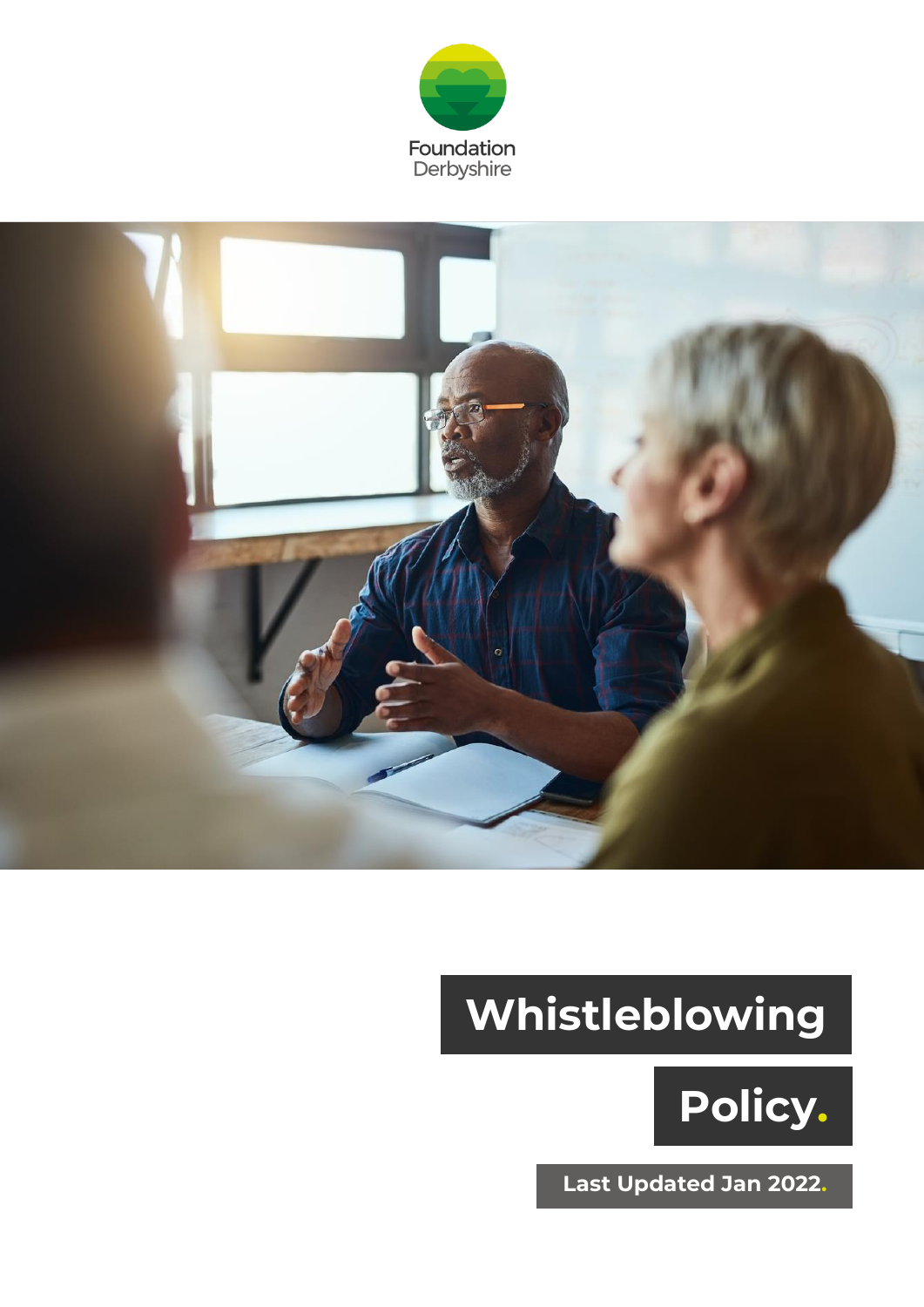## **About this policy.**

**We are committed to conducting the activities of Foundation Derbyshire with honesty and integrity, and we expect all staff to maintain high standards in accordance with our Code of Conduct.**

However, all organisations face the risk of things going wrong from time to time, or of unknowingly harbouring illegal or unethical conduct. A culture of openness and accountability is essential in order to prevent such situations occurring and to address them when they do occur.

#### The aims of this policy are:

- To encourage staff to report suspected wrongdoing as soon as possible, in the knowledge that their concerns will be taken seriously and investigated as appropriate, and that their confidentiality will be respected.
- To provide staff with guidance as to how to raise those concerns.
- To reassure staff that they should be able to raise genuine concerns without fear of reprisals, even if they turn out to be mistaken.

This policy covers all employees, officers, consultants, contractors, volunteers, interns, casual workers and agency workers.

This policy takes account of the Whistleblowing Arrangements Code of Practice issued by the British Standards Institute and Public Concern at Work.

This policy does not form part of any employee's contract of employment and we may amend it at any time.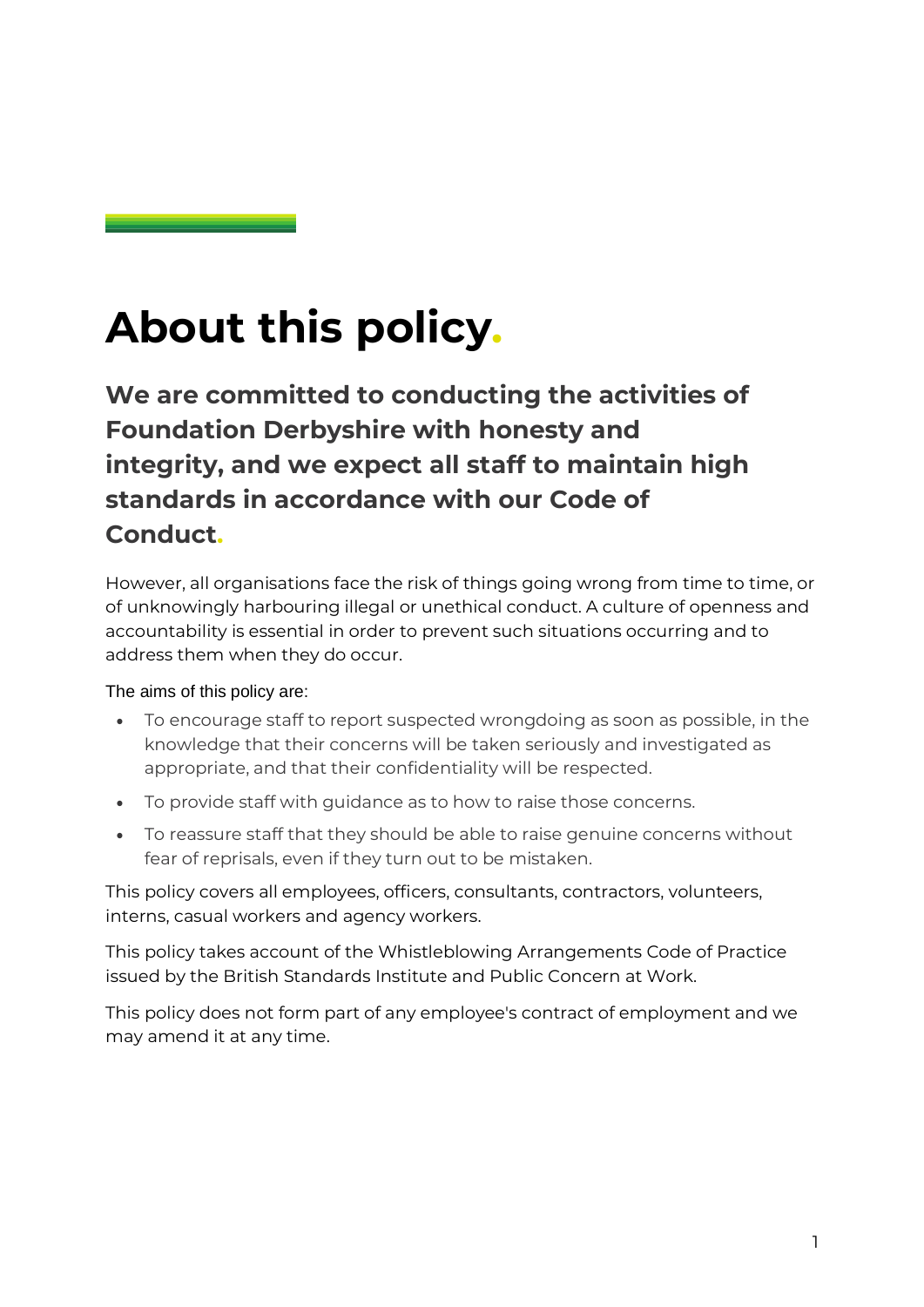#### **Personnel responsible for the policy.**

The Company has overall responsibility for this policy, and for reviewing the effectiveness of actions taken in response to concerns raised under this policy.

The Whistleblowing Officer has day-to-day operational responsibility for this policy, and must ensure that all managers and other staff who may deal with concerns or investigations under this policy receive regular and appropriate training.

The Whistleblowing Officer, in conjunction with the board should review this policy from a legal and operational perspective at least once a year. All staff are responsible for the success of this policy and should ensure that they use it to disclose any suspected danger or wrongdoing. Staff are invited to comment on this policy and suggest ways in which it might be improved. Comments, suggestions and queries should be addressed to the Whistleblowing Officer.

#### **What is whistleblowing?**

**Whistleblowing** is the disclosure of information which relates to suspected wrongdoing or dangers at work. This may include:

- criminal activity;
- failure to comply with any legal or professional obligation or regulatory requirements;
- miscarriages of justice;
- danger to health and safety;
- damage to the environment;
- bribery under our Anti-corruption and Bribery Policy;
- financial fraud or mismanagement;
- negligence;
- breach of our internal policies and procedures including our Code of Conduct;
- conduct likely to damage our reputation;
- unauthorised disclosure of confidential information; and
- the deliberate concealment of any of the above matters.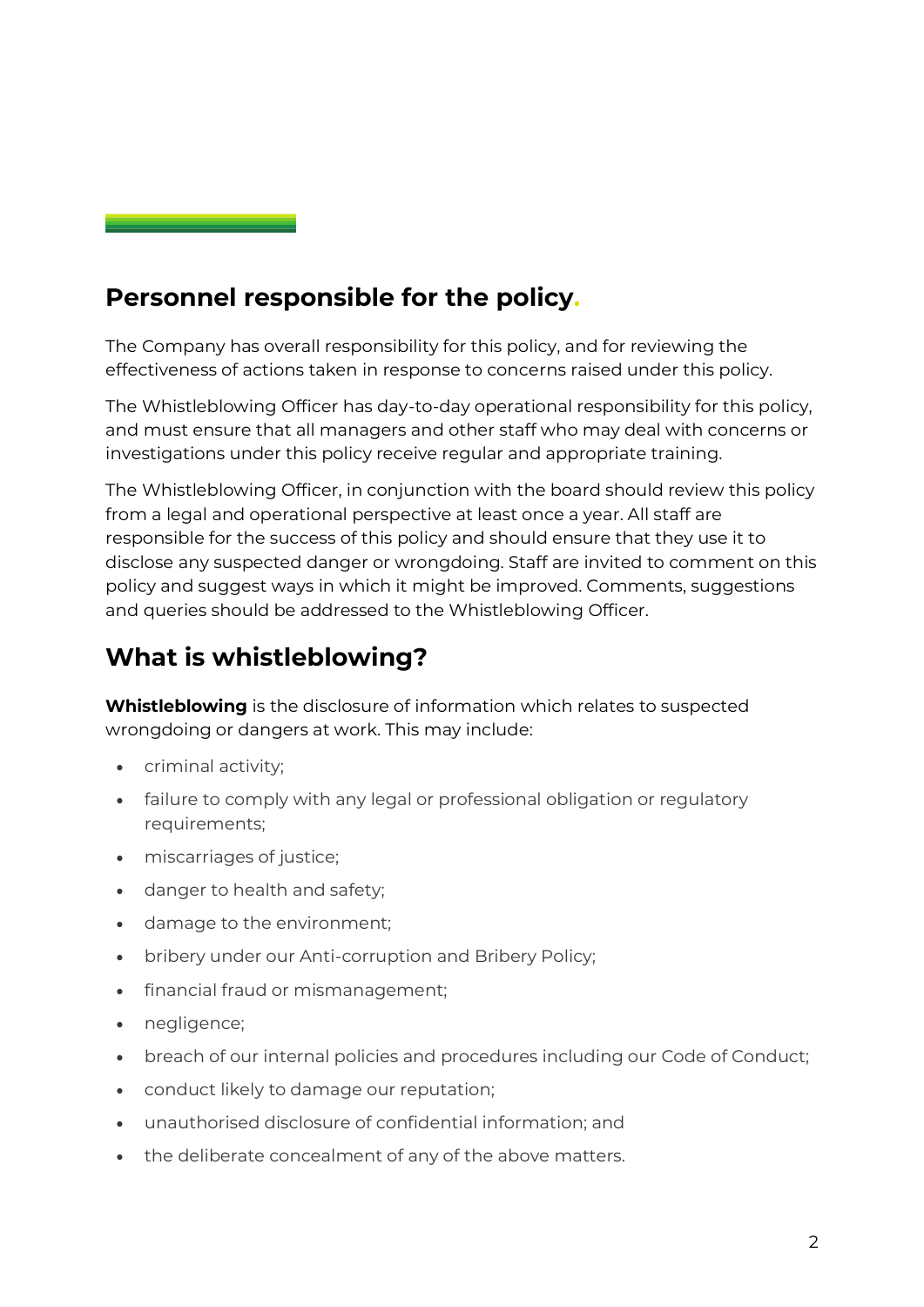A **whistleblower** is a person who raises a genuine concern relating to any of the above. If you have any genuine concerns related to suspected wrongdoing or danger affecting any of our activities (a **whistleblowing concern**) you should report it under this policy.

This policy should not be used for complaints relating to your own personal circumstances, such as the way you have been treated at work. In those cases you should use the Grievance Procedure.

If you are uncertain whether something is within the scope of this policy you should seek advice from the Whistleblowing Officer, whose contact details are at the end of this policy.

#### **Raising a whistleblowing concern.**

We hope that in many cases you will be able to raise any concerns with your line manager. You may tell them in person or put the matter in writing if you prefer. They may be able to agree a way of resolving your concern quickly and effectively. In some cases they may refer the matter to the Whistleblowing Officer.

However, where the matter is more serious, or you feel that your line manager has not addressed your concern, or you prefer not to raise it with them for any reason, you should contact one of the following:

- **Whistleblowing Officer**: Rachael Grime
- The Foundation Chair, Oliver Stephenson, or a Foundation Trustee.

Contact details are set out at the end of this policy.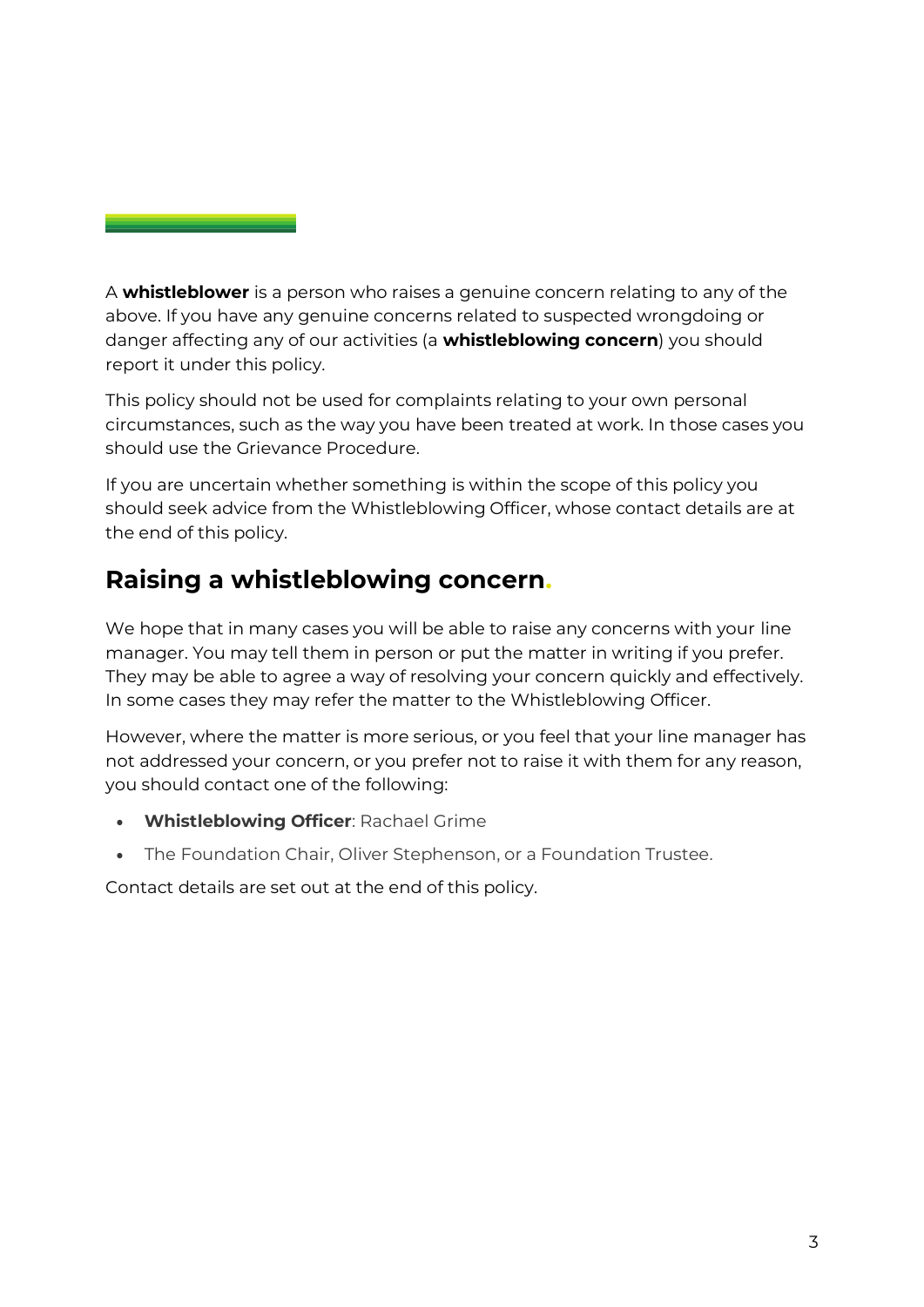We will arrange a meeting with you as soon as possible to discuss your concern. You may bring a colleague or union representative to any meetings under this policy. Your companion must respect the confidentiality of your disclosure and any subsequent investigation.

We will take down a written summary of your concern and provide you with a copy after the meeting. We will also aim to give you an indication of how we propose to deal with the matter.

### **Confidentiality.**

We hope that staff will feel able to voice whistleblowing concerns openly under this policy. However, if you want to raise your concern confidentially, we will make every effort to keep your identity secret. If it is necessary for anyone investigating your concern to know your identity, we will discuss this with you.

We do not encourage staff to make disclosures anonymously. Proper investigation may be more difficult or impossible if we cannot obtain further information from you. It is also more difficult to establish whether any allegations are credible. Whistleblowers who are concerned about possible reprisals if their identity is revealed should come forward to the Whistleblowing Officer or one of the other contact points listed above and appropriate measures can then be taken to preserve confidentiality.

If you are in any doubt you can seek advice from Public Concern at Work, the independent whistleblowing charity, who offer a confidential helpline. Their contact details are at the end of this policy.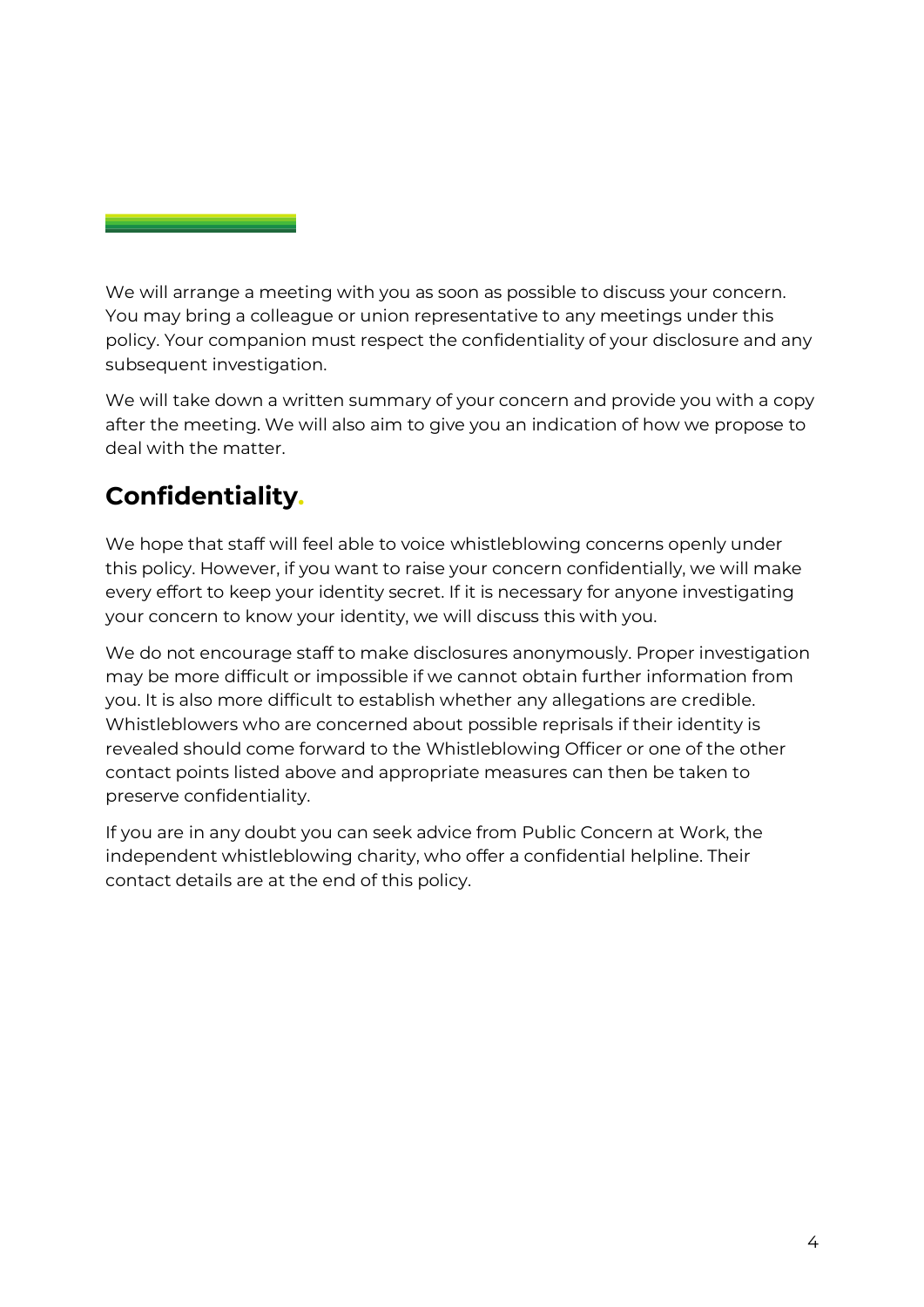#### **Investigation and outcome.**

Once you have raised a concern, we will carry out an initial assessment to determine the scope of any investigation. We will inform you of the outcome of our assessment. You may be required to attend additional meetings in order to provide further information.

In some cases we may appoint an investigator or team of investigators including staff with relevant experience of investigations or specialist knowledge of the subject matter. The investigator(s) may make recommendations for change to enable us to minimise the risk of future wrongdoing.

We will aim to keep you informed of the progress of the investigation and its likely timescale. However, sometimes the need for confidentiality may prevent us giving you specific details of the investigation or any disciplinary action taken as a result. You should treat any information about the investigation as confidential.

If we conclude that a whistleblower has made false allegations maliciously or with a view to personal gain, the whistleblower will be subject to disciplinary action.

#### **If you are not satisfied.**

While we cannot always guarantee the outcome you are seeking, we will try to deal with your concern fairly and in an appropriate way. By using this policy, you can help us to achieve this.

If you are not happy with the way in which your concern has been handled, you can raise it with one of the other key contacts listed above. Alternatively, you may contact the chairman of the board of Trustees or our external auditors. Contact details are set out at the end of this policy.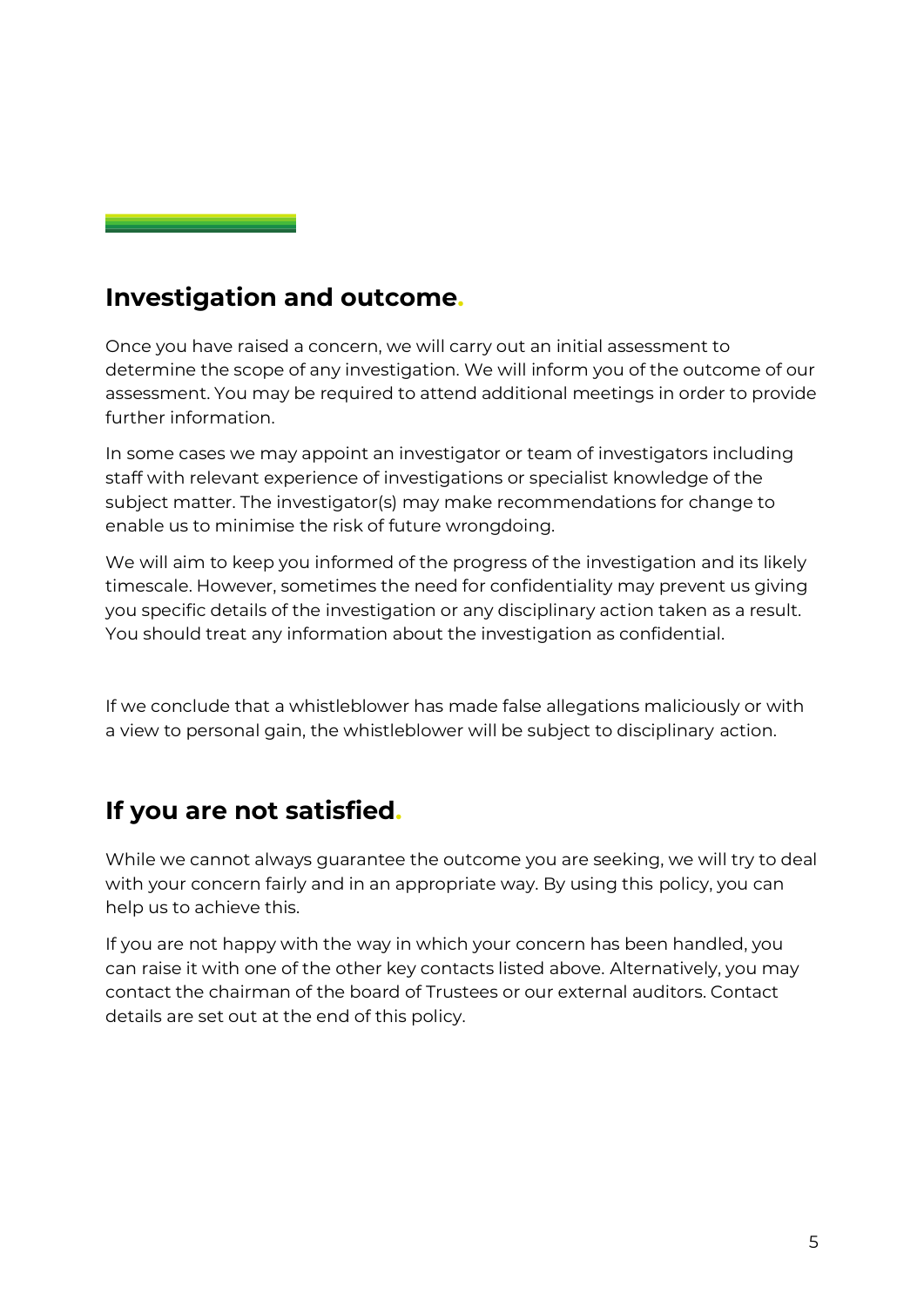#### **External disclosures.**

The aim of this policy is to provide an internal mechanism for reporting, investigating and remedying any wrongdoing in the workplace. In most cases you should not find it necessary to alert anyone externally.

The law recognises that in some circumstances it may be appropriate for you to report your concerns to an external body such as a regulator. It will very rarely if ever be appropriate to alert the media. We strongly encourage you to seek advice before reporting a concern to anyone external. The independent whistleblowing charity, Public Concern at Work, operates a confidential helpline. They also have a list of prescribed regulators for reporting certain types of concern. Their contact details are at the end of this policy.

Whistleblowing concerns usually relate to the conduct of our staff, but they may sometimes relate to the actions of a third party, such as a customer, supplier or service provider. In some circumstances the law will protect you if you raise the matter with the third party directly.

However, we encourage you to report such concerns internally first. You should contact your line manager or one of the other individuals set out above for guidance.

#### **Protection and support for whistleblowers.**

It is understandable that whistleblowers are sometimes worried about possible repercussions. We aim to encourage openness and will support staff who raise genuine concerns under this policy, even if they turn out to be mistaken.

Whistleblowers must not suffer any detrimental treatment as a result of raising a concern. Detrimental treatment includes dismissal, disciplinary action, threats or other unfavourable treatment connected with raising a concern. If you believe that you have suffered any such treatment, you should inform the Whistleblowing Officer immediately. If the matter is not remedied, you should raise it formally using our Grievance Procedure.

You must not threaten or retaliate against whistleblowers in any way. If you are involved in such conduct you may be subject to disciplinary action. In some cases the whistleblower could have a right to sue you personally for compensation in an employment tribunal.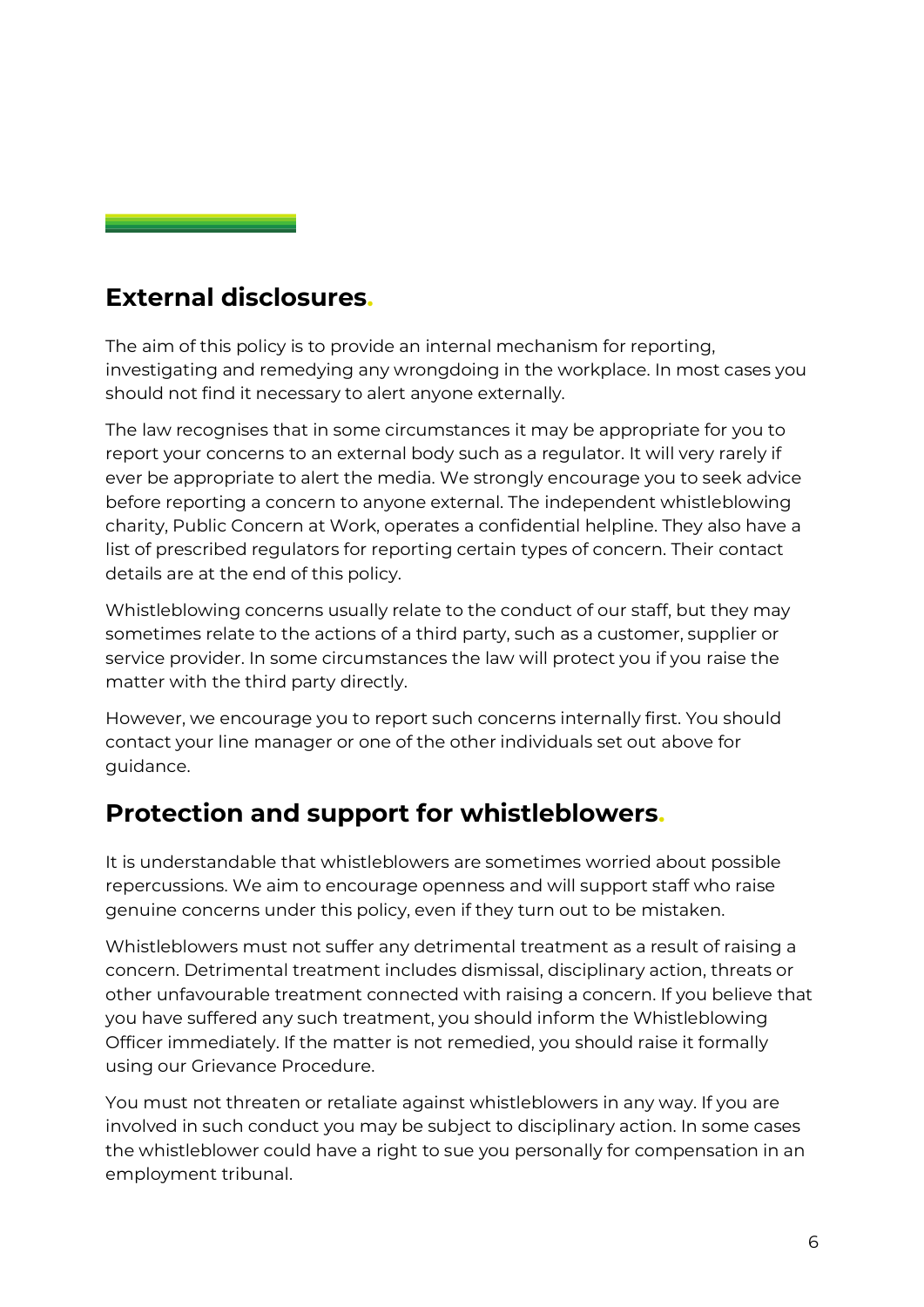### **Contacts.**

**Whistleblowing Officer/CEO** Rachael Grime

01773 525861 [rachael@foundationderbyshire.org](mailto:mailto:rachael@foundationderbyshire.org)

**Chairman of the board of Trustees** Oliver Stephenson

**Foundation Derbyshire's external auditors** 

**Public Concern at Work (Independent whistleblowing charity)** 

BHP (Jane Marshall ) 0333 123 7171 Email: [info@bhp.co.uk](mailto:mailto:info@bhp.co.uk)

Helpline: (020) 7404 6609 E-mail: [whistle@pcaw.co.uk](mailto:mailto:whistle@pcaw.co.uk) Website: [www.pcaw.co.uk](http://www.pcaw.co.uk/)